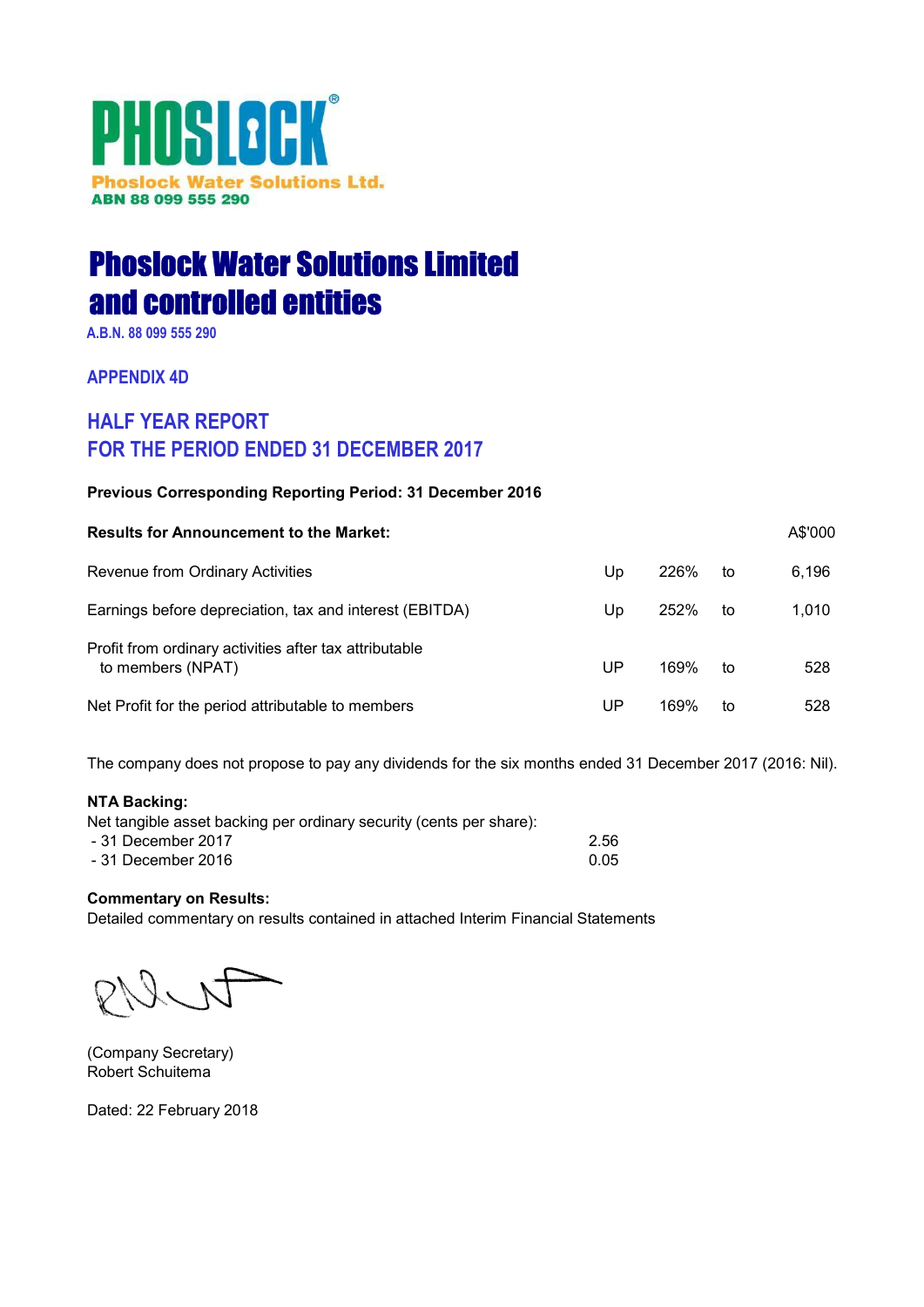

# Phoslock Water Solutions Limited and Controlled Entities A.B.N. 88 099 555 290 INTERIM FINANCIAL REPORT FOR THE HALF YEAR ENDED 31 DECEMBER 2017

# I N D E X

|                                                                         | FAUE |
|-------------------------------------------------------------------------|------|
| Directors' Report                                                       | 3    |
| Auditors Independence Declaration                                       | 5    |
| Consolidated Statement of Profit or Loss and Other Comprehensive Income | 6    |
| <b>Consolidated Statement of Financial Position</b>                     | 7    |
| Consolidated Statement of Changes in Equity                             | 8    |
| <b>Consolidated Statement of Cash Flows</b>                             | 9    |
| Notes to the Consolidated Interim Financial Statements                  | 10   |
| Directors' Declaration                                                  | 15   |
| Independent Auditors Review Report                                      | 16   |

PAGE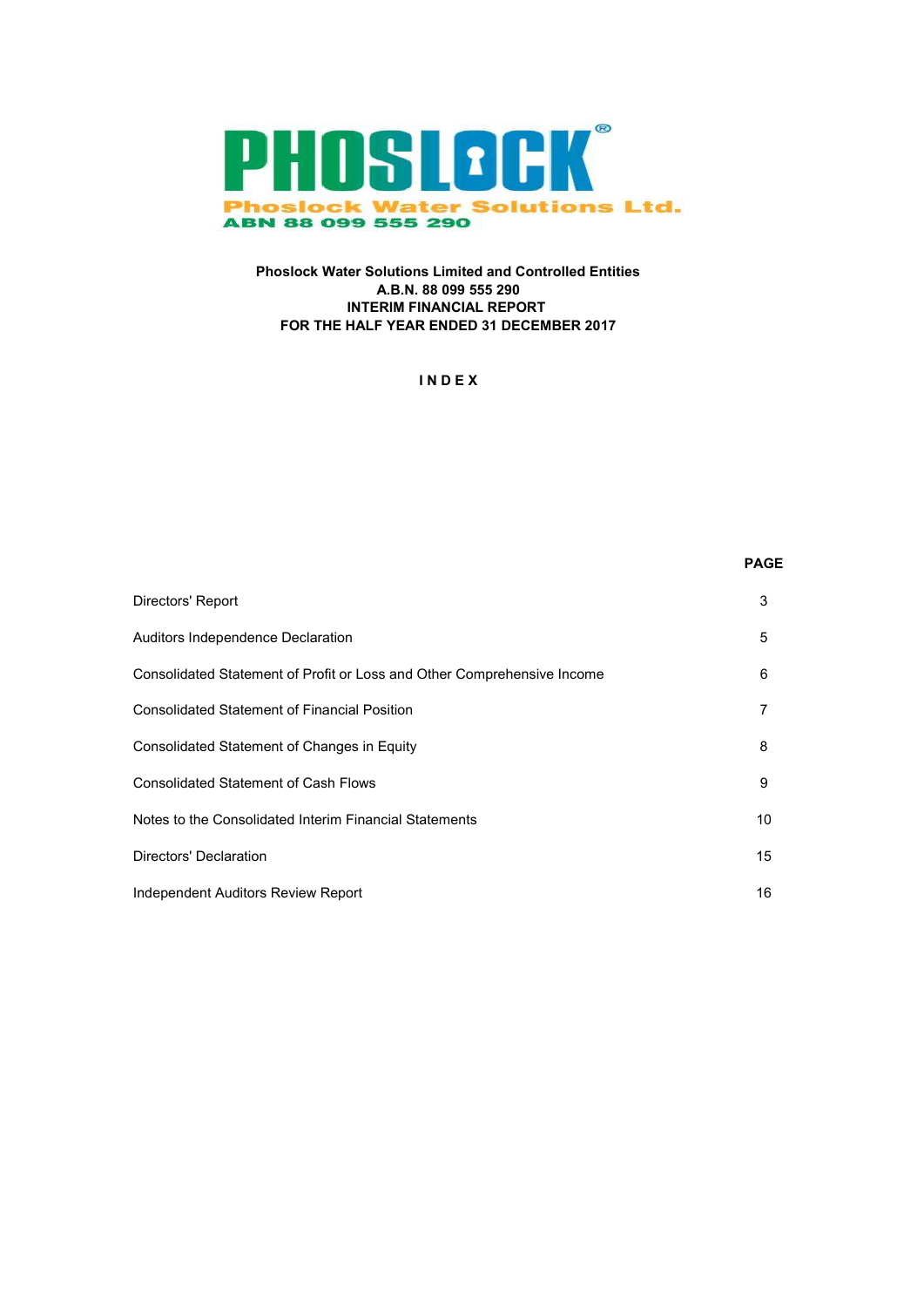#### Interim Financial Report Phoslock Water Solutions Limited and Controlled Entities A.B.N. 88 099 555 290

#### DIRECTORS' REPORT

Your directors present their report on the Company and its controlled entities ("the Group" or "PWS") for the half year ended 31 December 2017.

**Directors** 

The names of directors in office at anytime during the year or since the end of the half year are:

Mr Laurence Freedman AM Mr Robert Schuitema The Hon. Pam Allan (retired on 23 November 2017) Mr Zhigang Zhang Ms Brenda Shanahan (appointed on 15 September 2017)

#### Review of Operations

- \* Revenue and Other Income for the 6 months totalled \$6,196,354 up 226% Half Year on Half Year (HOH)
- \* Adverse weather affected two projects, resulting in Sales of approx. \$3m being pushed in the second half of FY17-18
- \* EBITDA(1) for the 6 months of \$1,009,669 versus ((\$663,238) for Dec 16 period) an improvement of \$1.7m HOH

|                             | 2017      | 2016       |
|-----------------------------|-----------|------------|
| Profit before tax           | 904.322   | (759, 626) |
| Less : interest income      | (3,744)   | (1,356)    |
| Add: finance cost           | 84.418    | 59.499     |
| depreciation & amortization | 24.673    | 38.245     |
| <b>EBITDA</b>               | 1.009.669 | (663.238)  |

\* Maiden profit after tax of \$527,868 (after tax provision of \$376,454 in China)

- $*$  Forecast sales<sup>(2)</sup> for FY17-18 of \$21 \$23m
- \* Balance sheet in a strong position largely debt free with cash on hand of \$7m and debtors and inventories of \$5.9m (2016: cash on hand \$0.4m; debtors and inventories \$1.6m)

2017 was a transformation year for PWS. The catalyst to the transformation has been the strategic agreement with BHZQ Environmental and the setting up of the Phoslock<br>Beijing office with an experienced executive team of wa engineering, implementation and contract management of water related projects.

A large manufacturing facility in Changxing, China, 150 kilometres inland from Shanghai was completed in August 2017. The project cost came within budget. After an initial<br>commissioning period, the manufacturing facility h manufacturing facility is wholly owned and will massively increase production of our core product, Phoslock, along with our growing suite of water treatment products.<br>Significant economies of scale provides the Group with

The Company's business mix is rapidly changing. From only selling Phoslock material internationally in FY16-17, the Group is progressing to an estimated mix of 30% international materials, 40% China contracting business and 30% China materials for the current financial year. Revenue for this financial year is currently forecast to increase by over 400% from FY16-17 to \$22 million<sup>(2)</sup>.

These dramatic changes have resulted in major additions to the PWS Board and management team; the Group currently have nearly 50 employees in China, with half in our Beijing office and the other half at the Changxing factory. The Changxing factory is highly mechanised resulting in a significant reduction in factory floor workers. The factory<br>has state of the art waste water treatment f Agreement. A video of the Changxing factory can be seen on www.phoslock.com.au

A large investment is currently being made to our product development facilities in Changxing and building a skilled team and state of the art facilities. The key focus is<br>providing a range of products for black odorous an percent of the country's water meets at least the Level III standard by 2020" (Chinese Ministry of Environmental Protection). PWS is already working on black odorous canal projects in China and is tailoring its products to meet the challenges of different projects.

Outside of China, the international materials business had a record 6 months with sales and other revenue of \$2.8m, an increase of 45% HOH. Major projects were underta in Canada, Poland, two projects in Brazil, along with a number of smaller projects in the United States, UK, Belgium, Germany and Australia. PWS has ongoing work in a number of countries including Poland, Brazil, Netherlands, Germany, Belgium and Australia. In addition, the pipeline for international materials business is very strong. After 12 years of commercial sales in over 20 countries, over 300 projects, and over 70 peer reviewed technical scientific papers, Phoslock is now regarded internationally as a proven years or committent sales in over zo commissi, over see projectors.<br>treatment solution to reduce excess phosphorus from water bodies.

#### Financial Review

The July to December 2017 six months period produced both record Sales and record Cash Receipts from customers for the Company. Revenue and other income for the period of \$6.2 million was an 226% increase over the corresponding six month period. \$3.4m or 55% of revenues came from Chinese projects and 45% from International projects.

Phoslock Beiling formally commenced business on 1 July 2017. Within a couple of months of commencement of operations, PWS was awarded its largest project to date, providing materials and services to a canal project in northern China. Work commenced in September 2017, however very cold weather in northern China from mid November<br>to February 2018 has affected the application of materi of revenue to be taken up into the second half of FY17-18. The Beijing team are currently working on two large engineering projects with a value of approx. \$15m, the first of which is expected to be formally contracted in March 2018 and the second project in the middle of 2018. It is expected that approx. \$8m of sales revenue from these projects will be booked to 30 June  $2018^{(2)}$ .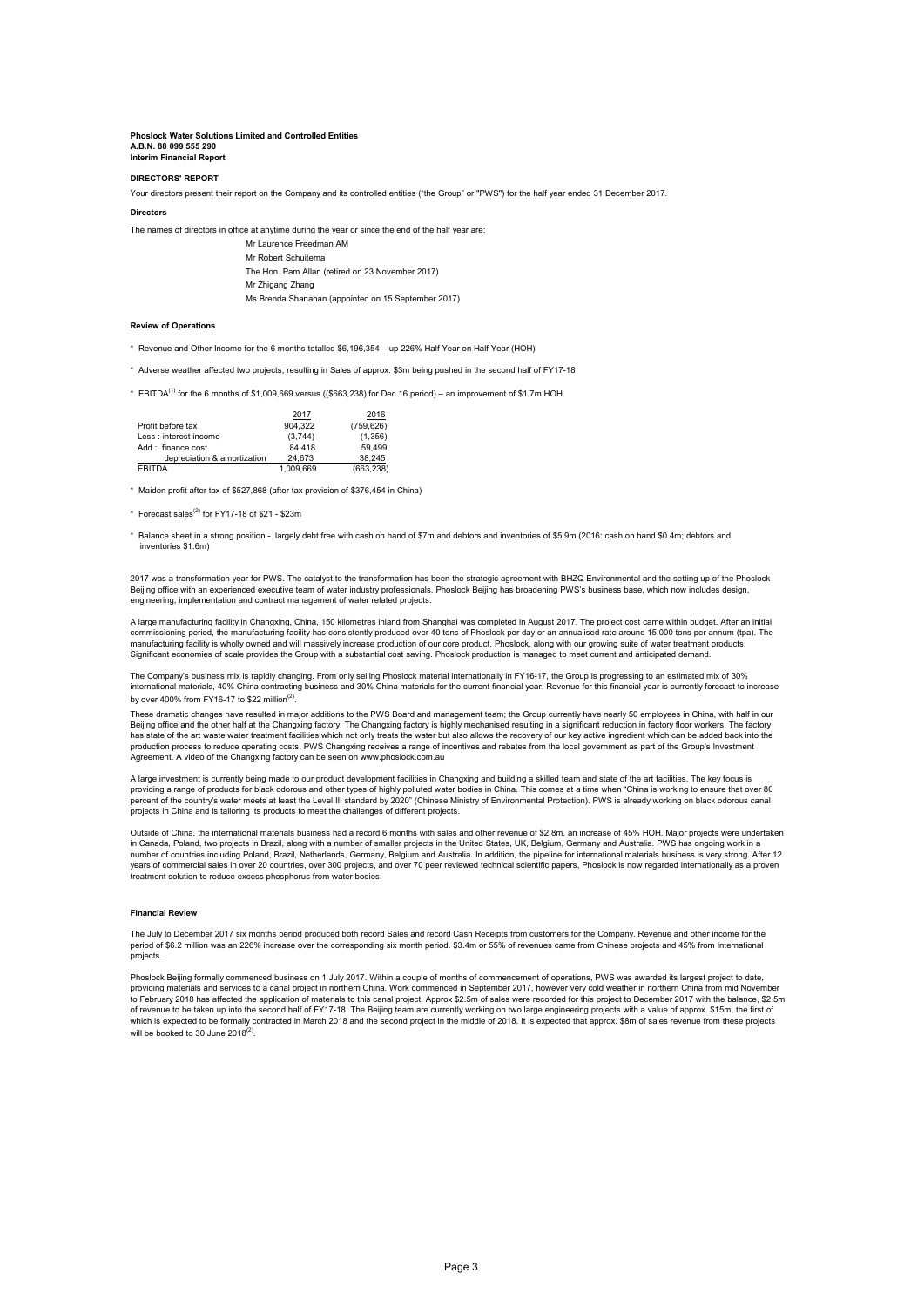#### Interim Financial Report Phoslock Water Solutions Limited and Controlled Entities A.B.N. 88 099 555 290

#### Financial Review (continued) DIRECTORS' REPORT (continued)

The Net Profit before Tax for the 6 months of the consolidated entity was \$904,322 (2016: loss of \$759,626). The Group is taking up a provision of \$376,454 for tax for our<br>Chinese businesses. Net Profit after Tax was \$527, \$1,009,669 (HY2016: negative \$663,238). This is a \$1.7m improvement in operating performance for the 6 month HoH period. The Group is currently looking at a range of options to manage its group tax liability.

Expenses (excluding depreciation, amortization and finance) for the 6 months increased by 81% to \$2,746,891 (HY2016:\$1,514,330). The main changes were higher employee, marketing and administration costs. The expenses relating to the China operations accounted for most of the increase in employee, marketing and administration<br>costs. The investment in the Chinese business has alr periods<sup>(2)</sup>.

The Changxing factory primarily manufactures water treatment products for PWS international and Phoslock Beijing. Phoslock Changxing produced approx. 2,000 tons of Phoslock during the December 2017 six month period.

The Company lodged patent applications covering 50 countries in 2013 for the core Phoslock technology, which would extend patent coverage until 2033. The patent applications are currently in examination stage. During the first six months of FY2017-18, the Company spent significant management time and \$39,821 on approval of the new patents in various countries. Significant progress was made during this period with the various patent offices on getting the Phoslock patent approved in various countries.

In the December 2017 half year, the Group raised \$8.0m (net of expenses) via a Share Placement and very successful Share Purchase Plan (SPP), with 24% of shareholders taking up shares in the SPP. In addition, \$1.5m was raised through the exercise of options, including \$1.3m from PWS employees. The majority of PWS employees retained as<br>many shares as possible from the option exercise sho June 2017:\$1.9m); Cash of \$7m (June 2017: \$1.2m); Debtors of \$4.3m (June 2017: \$1.2m) and Inventories of \$1.5m (June 2017: \$0.9m). Since 31 December 2017, the<br>Company has received over A\$1.5m in debtor payments including

The Group liabilities as at 31 December 2017 were \$2.3m (June 2017: \$2.6m) made up of Trade Creditors \$1.3m (June 2017: \$0.4m); Tax Payable \$0.4m (June 2017: nil) External Loans and financial liabilities nil (June 2017: \$1.5m); employee provisions \$0.3m (June 2017: \$0.3m) and loan from European JV partner \$0.3m (June 2017: \$0.3m).

The Company had 67.5m options outstanding as at 31 December 2017 which if exercised over the next 2 years could raise \$7m. These include 65m Performance Options<br>exercisable when the vesting conditions are met at 10.5 cents PWS for the option premium and convert these from options to fully paid PHK shares.

The Group improved Balance Sheet showing Net Assets of \$12.3m, including \$7m of cash, has significantly improved the Group's operating flexibility. The Group has sufficient<br>financial resources to expand its existing busine looks very promising in both China and its International business<sup>(2)</sup>

#### Lead Auditor's Independence Declaration

The lead auditor's independence declaration is set out on page 5 and forms part of the directors' report for the six months ended 31 December 2017.

Signed in accordance with a resolution of the Board of Directors of Phoslock Water Solutions Limited and Controlled Entities.

PILA

Mr Robert Schuitema Managing Director

Dated at Sydney, 22nd February 2018

 $<sup>(1)</sup>$  EBITDA = Earnings Before Interest, Taxation, Depreciation and Amortization</sup>

<sup>(2)</sup> The Directors' Report contains forward-looking statements. Forward-looking statements are not guarantees or predictions of future performance, and involve known and unknown risks, uncertainties and other factors, many of which are beyond our control, and which may cause actual results to differ materially from those expressed in the statements contained in this report.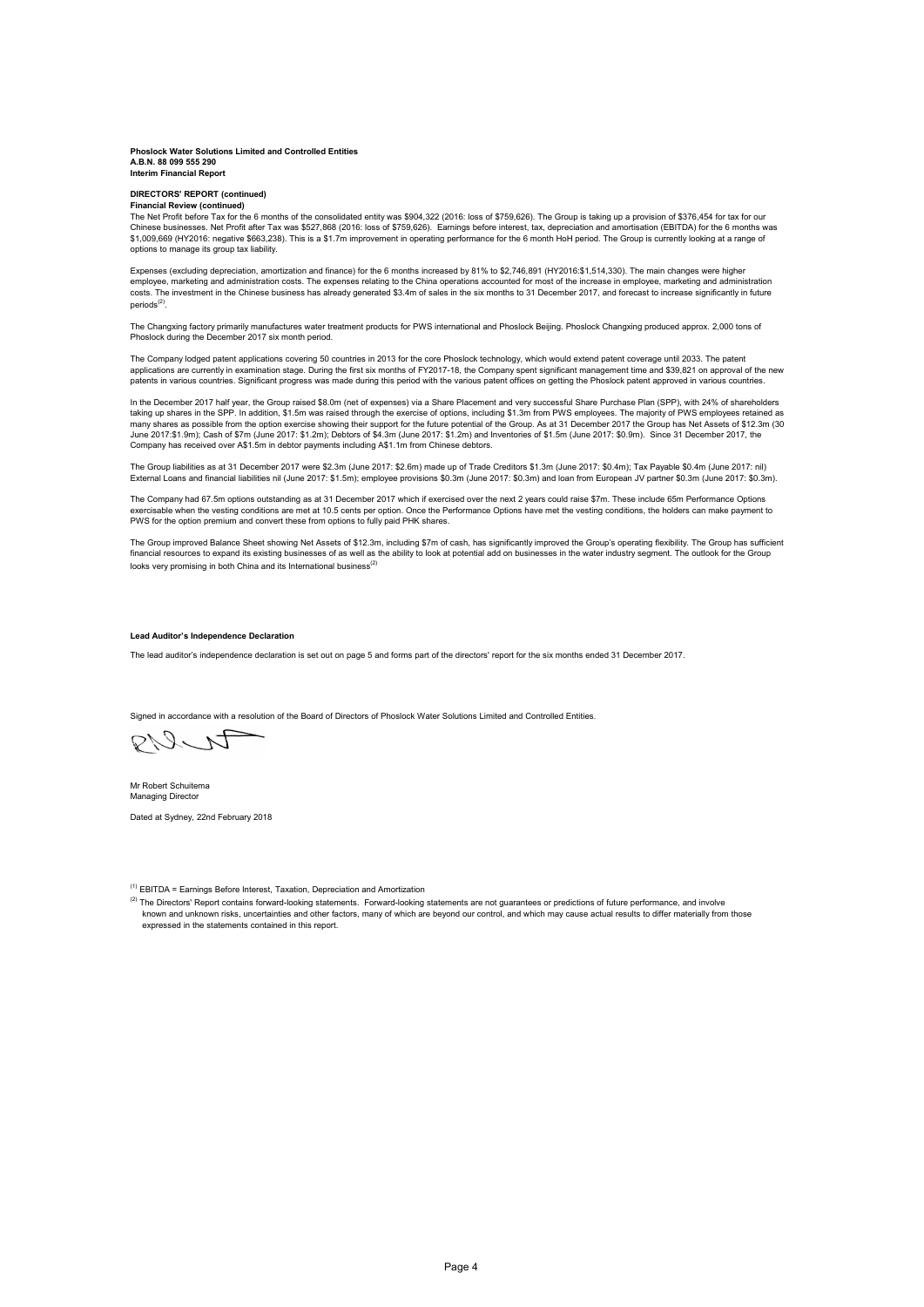

# Lead Auditor's Independence Declaration under Section 307C of the Corporations Act 2001

# To the Directors of Phoslock Water Solutions Limited

I declare that, to the best of my knowledge and belief, in relation to the review of Phoslock Water Solutions Limited for the half-year ended 31 December 2017 there have been:

- i. no contraventions of the auditor independence requirements as set out in the Corporations Act 2001 in relation to the review; and
- ii. no contraventions of any applicable code of professional conduct in relation to the review.

*PAR\_SIG\_01 PAR\_NAM\_01 PAR\_POS\_01 PAR\_DAT\_01 PAR\_CIT\_01*

farallain

KPMG Sarah Cain Partner Sydney 22 February 2018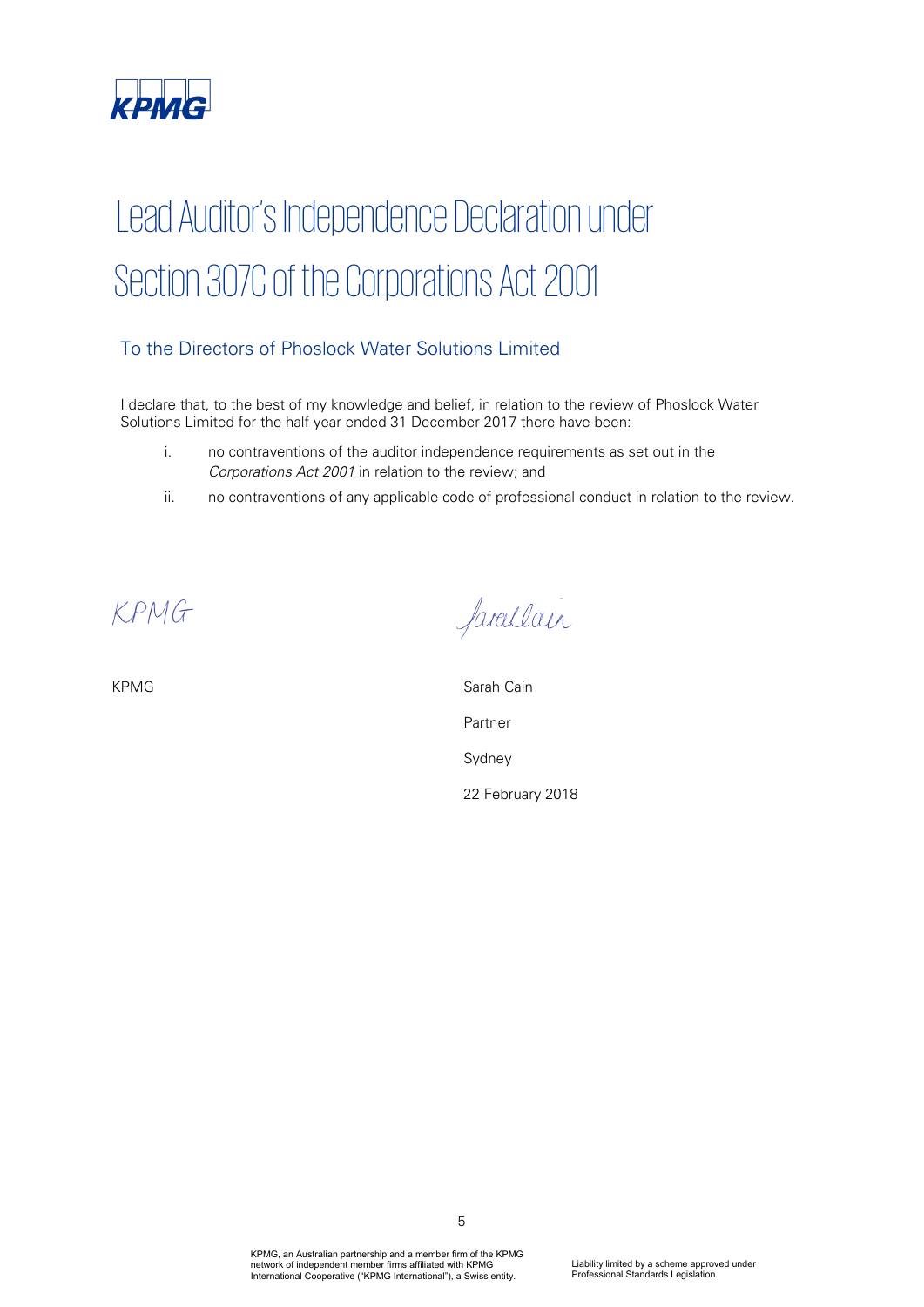# CONSOLIDATED STATEMENT OF PROFIT OR LOSS AND OTHER COMPREHENSIVE INCOME FOR THE HALF YEAR ENDED 31 DECEMBER 2017

|                                                                            |                | <b>Half Year Ended</b> | <b>Half Year Ended</b> |
|----------------------------------------------------------------------------|----------------|------------------------|------------------------|
|                                                                            | <b>NOTE</b>    | 31.12.2017             | 31.12.2016             |
|                                                                            |                | \$                     | \$                     |
| Sales Revenue                                                              | $\overline{2}$ | 6,004,822              | 1,702,511              |
| Cost of sales                                                              |                | (2,436,048)            | (1,046,704)            |
| Gross profit                                                               |                | 3,568,774              | 655,807                |
| Other income                                                               | $\overline{2}$ | 191,532                | 196,642                |
| <b>Distribution expenses</b>                                               |                | (219, 158)             | (17, 673)              |
| Marketing expenses                                                         |                | (114, 407)             | (140, 593)             |
| Occupancy expenses                                                         |                | (148, 243)             | (50, 234)              |
| Administrative expenses                                                    |                | (856, 244)             | (479, 795)             |
| Employee benefit expenses                                                  | 3              | (1,280,457)            | (814, 291)             |
| Depreciation and amortisation                                              |                | (24, 673)              | (38, 245)              |
| <b>Operating Profit</b>                                                    |                | 1,117,124              | (688, 382)             |
| Finance costs                                                              | 3              | (84, 418)              | (59, 499)              |
| Foreign exchange losses                                                    |                | (14, 725)              | (11, 745)              |
| Options expenses                                                           |                | (113, 659)             |                        |
|                                                                            |                |                        |                        |
| <b>PROFIT / (LOSS) BEFORE INCOME TAX</b>                                   |                | 904,322                | (759, 626)             |
| Income tax expense                                                         |                | (376, 454)             |                        |
| <b>PROFIT / (LOSS) FOR THE PERIOD</b>                                      |                | 527,868                | (759, 626)             |
| <b>OTHER COMPREHENSIVE INCOME</b>                                          |                |                        |                        |
| Exchange differences arising on translation of foreign controlled entities |                | 131,186                | 35,753                 |
| TOTAL COMPREHENSIVE INCOME / (LOSS) FOR THE PERIOD                         |                | 659,054                | (723, 873)             |
| Profit / (Loss) for the period attributable to:                            |                |                        |                        |
| - Owners of parent entity                                                  |                | 470,767                | (760, 122)             |
| - Non-controlling interest                                                 |                | 57,101                 | 496                    |
| Total profit/(loss) for the period                                         |                | 527,868                | (759,626)              |
| Total comprehensive income/(loss) for the period attributable to:          |                |                        |                        |
| - Owners of parent entity                                                  |                | 601,953                | (724, 369)             |
| - Non-controlling interest                                                 |                | 57,101                 | 496                    |
| Total comprehensive income/(loss) for the period                           |                | 659,054                | (723, 873)             |
|                                                                            |                |                        |                        |
| Earnings per share                                                         |                |                        |                        |
| Basic earnings per share (cents per share)                                 |                | 0.12                   | (0.21)                 |
| Diluted earnings per share (cents per share)                               |                | 0.11                   | (0.21)                 |

The accompanying notes form part of these financial statements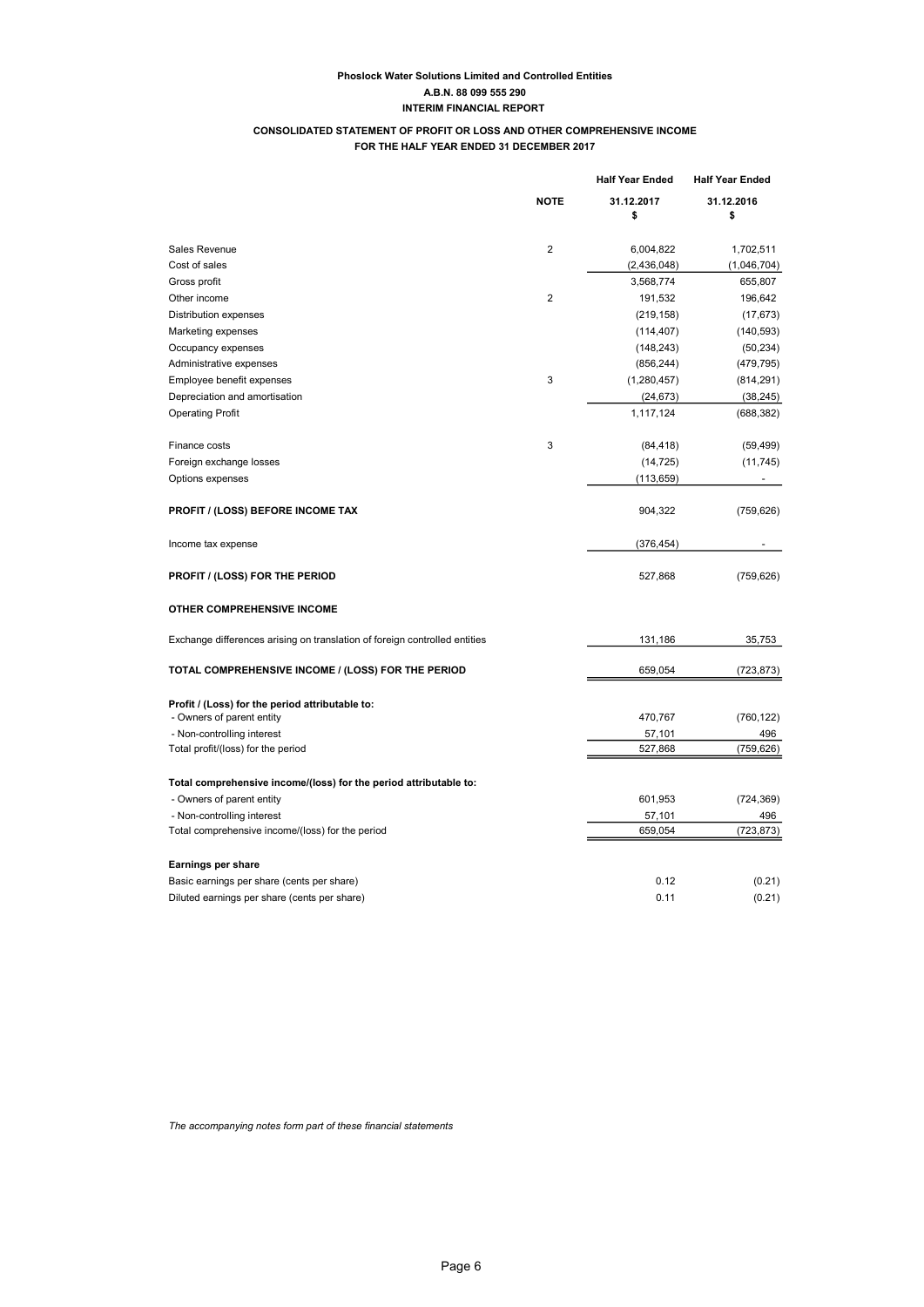## Phoslock Water Solutions Limited and Controlled Entities A.B.N. 88 099 555 290 CONSOLIDATED STATEMENT OF FINANCIAL POSITION INTERIM FINANCIAL REPORT

# AS AT 31 DECEMBER 2017

|                                                    | <b>NOTE</b> | 31.12.2017<br>\$ | 30.06.2017<br>\$ |
|----------------------------------------------------|-------------|------------------|------------------|
| <b>CURRENT ASSETS</b>                              |             |                  |                  |
| Cash and cash equivalents                          |             | 7,035,983        | 1,234,243        |
| Trade and other receivables                        |             | 4,344,777        | 1,172,751        |
| Inventories                                        |             | 1,515,063        | 897,336          |
| Other assets                                       |             | 424,873          | 141,601          |
| TOTAL CURRENT ASSETS                               |             | 13,320,696       | 3,445,931        |
| <b>NON-CURRENT ASSETS</b>                          |             |                  |                  |
| <b>Financial assets</b>                            |             | 31,258           | 25,000           |
| Plant and equipment                                |             | 1,253,653        | 1,038,093        |
| <b>TOTAL NON-CURRENT ASSETS</b>                    |             | 1,284,911        | 1,063,093        |
| <b>TOTAL ASSETS</b>                                |             | 14,605,607       | 4,509,024        |
| <b>CURRENT LIABILITIES</b>                         |             |                  |                  |
| Trade and other payables                           |             | 1,277,838        | 330,443          |
| Other liability                                    |             |                  | 89,830           |
| Tax payable                                        |             | 382,945          |                  |
| <b>Financial liabilities</b>                       | 4           | 301,191          | 1,792,241        |
| Short term provisions                              |             | 353,416          | 352,134          |
| TOTAL CURRENT LIABILITIES                          |             | 2,315,390        | 2,564,648        |
| <b>NON-CURRENT LIABILITIES</b>                     |             |                  |                  |
| Long term provisions                               |             | 11,664           | 8,707            |
| TOTAL NON-CURRENT LIABILITIES                      |             | 11,664           | 8,707            |
| <b>TOTAL LIABILITIES</b>                           |             | 2,327,054        | 2,573,355        |
| <b>NET ASSETS</b>                                  |             | 12,278,553       | 1,935,669        |
| <b>EQUITY</b>                                      |             |                  |                  |
| <b>Issued capital</b>                              | 6           | 51,121,283       | 41,551,112       |
| Reserves                                           |             | 650,741          | 405,896          |
| <b>Accumulated losses</b>                          |             | (39, 350, 936)   | (39, 821, 703)   |
| Total equity attributable to owners of the Company |             | 12,421,088       | 2,135,305        |
| Non-controlling interest                           |             | (142, 535)       | (199, 636)       |
| <b>TOTAL EQUITY</b>                                |             | 12,278,553       | 1,935,669        |

The accompanying notes form part of these financial statements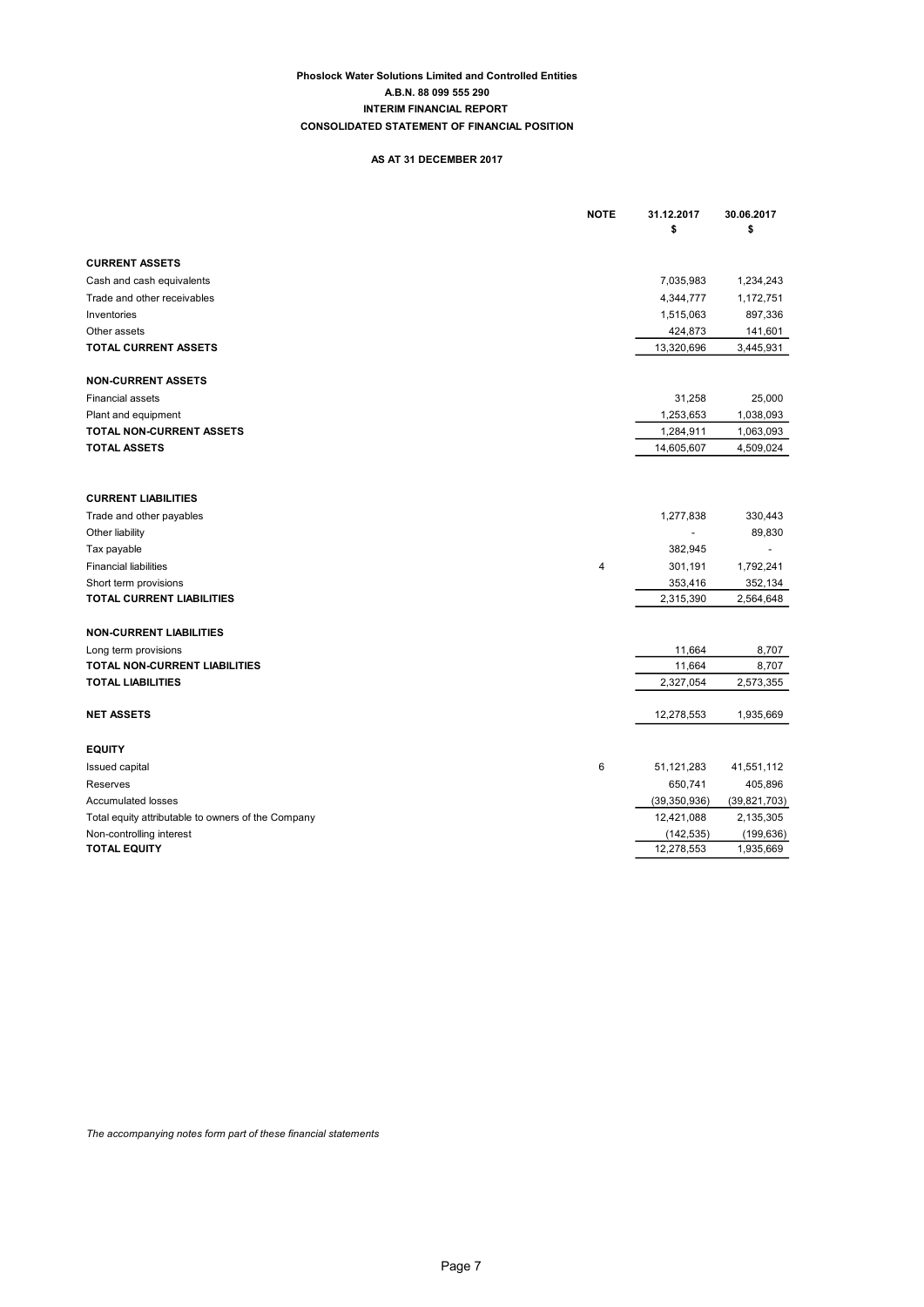## Phoslock Water Solutions Limited and Controlled Entities FOR THE HALF YEAR ENDED 31 DECEMBER 2017 CONSOLIDATED STATEMENT OF CHANGES IN EQUITY A.B.N. 88 099 555 290 INTERIM FINANCIAL REPORT

|                                                                            | <b>Issued capital</b><br>\$ | Option<br>Reserve<br>\$  | Foreign<br>currency<br>translation<br>reserves<br>\$ | Non-<br>controlling<br>interest<br>\$ | <b>Accumulated</b><br>losses<br>\$ | Equity<br>s |
|----------------------------------------------------------------------------|-----------------------------|--------------------------|------------------------------------------------------|---------------------------------------|------------------------------------|-------------|
| Balance at 1 July 2016                                                     | 38,465,112                  | 277,391                  | 133,950                                              | (244, 318)                            | (37, 983, 793)                     | 648,342     |
| Total comprehensive income/(loss) for the period                           |                             |                          |                                                      |                                       |                                    |             |
| Profit /(Loss) for the period                                              |                             |                          | $\overline{a}$                                       | 496                                   | (760, 122)                         | (759, 626)  |
| Other comprehensive income                                                 |                             | $\overline{a}$           | 35,753                                               | $\overline{\phantom{a}}$              | $\overline{a}$                     | 35,753      |
| Total comprehensive income/(loss) for the period                           | $\blacksquare$              | $\overline{a}$           | 35,753                                               | 496                                   | (760, 122)                         | (723,873)   |
| Transactions with owners in their capacity as owners                       |                             |                          |                                                      |                                       |                                    |             |
| Shares issued during the period                                            | 265,000                     |                          |                                                      |                                       |                                    | 265,000     |
| Reserves                                                                   | $\overline{\phantom{a}}$    | $\blacksquare$           | 150                                                  | $\overline{\phantom{a}}$              | $\overline{\phantom{0}}$           | 150         |
| Total transactions with owners in their capacity as owners                 | 265,000                     |                          | 150                                                  |                                       |                                    | 265,150     |
| <b>Balance at 31 December 2016</b>                                         | 38,730,112                  | 277,391                  | 169,853                                              | (243, 822)                            | (38, 743, 915)                     | 189,619     |
| Balance at 1 July 2017<br>Total comprehensive income/(loss) for the period | 41,551,112                  | 283,814                  | 122,082                                              | (199, 636)                            | (39, 821, 703)                     | 1,935,669   |
| Profit / (Loss) for the period                                             |                             |                          | $\overline{\phantom{a}}$                             | 57,101                                | 470,767                            | 527,868     |
| Other comprehensive income                                                 |                             | $\overline{\phantom{a}}$ | 131,186                                              | $\overline{\phantom{a}}$              | $\overline{\phantom{a}}$           | 131,186     |
| Total comprehensive income for the period                                  |                             |                          | 131,186                                              | 57,101                                | 470,767                            | 659,054     |
| Transactions with owners in their capacity as owners                       |                             |                          |                                                      |                                       |                                    |             |
| Shares issued during the period                                            | 9,570,171                   |                          |                                                      |                                       |                                    | 9,570,171   |
| Share based payments                                                       |                             | 113,659                  |                                                      |                                       |                                    | 113,659     |
| Total transactions with owners in their capacity as owners                 | 9,570,171                   | 113,659                  |                                                      |                                       |                                    | 9,683,830   |
| <b>Balance at 31 December 2017</b>                                         | 51,121,283                  | 397,473                  | 253,268                                              | (142, 535)                            | (39, 350, 936)                     | 12,278,553  |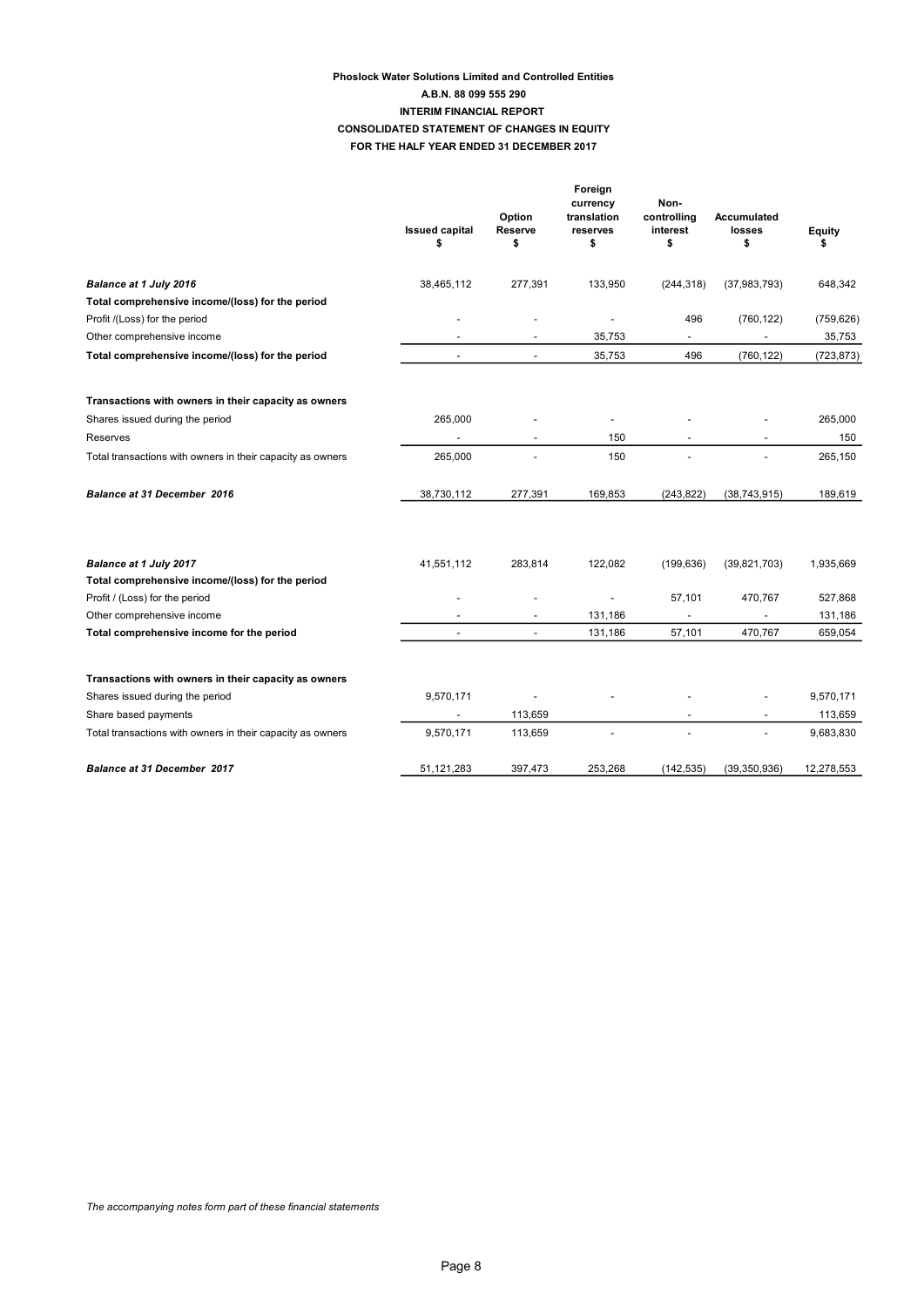## Phoslock Water Solutions Limited and Controlled Entities CONSOLIDATED STATEMENT OF CASH FLOWS FOR THE HALF YEAR ENDED 31 DECEMBER 2017 A.B.N. 88 099 555 290 INTERIM FINANCIAL REPORT

|                                                                 | <b>Half Year Ended</b> | <b>Half Year Ended</b>   |
|-----------------------------------------------------------------|------------------------|--------------------------|
|                                                                 | 31.12.2017             | 31.12.2016               |
|                                                                 | \$                     | \$                       |
| <b>CASH FLOWS FROM OPERATING ACTIVITIES</b>                     |                        |                          |
| Receipts from customers                                         | 3,096,639              | 1,353,433                |
| Receipt from government grants                                  | 361,980                | 373,313                  |
| Payments to suppliers and employees                             | (5,400,323)            | (3,203,214)              |
| Interest received                                               | 3,744                  | 948                      |
| Finance costs                                                   | (84, 418)              | (56, 792)                |
| Intellectual property cost                                      | (39, 821)              | (44, 434)                |
| <b>NET CASH USED IN OPERATING ACTIVITIES</b>                    | (2,062,199)            | (1,576,746)              |
| <b>CASH FLOWS FROM INVESTING ACTIVITIES</b>                     |                        |                          |
| Purchase of property, plant and equipment                       | (200, 412)             | (32, 983)                |
| <b>NET CASH USED IN INVESTING ACTIVITIES</b>                    | (200, 412)             | (32, 983)                |
| <b>CASH FLOWS FROM FINANCING ACTIVITIES</b>                     |                        |                          |
| Proceeds from share issue                                       | 8,139,609              | 265,000                  |
| Proceeds from exercise of share options                         | 1,595,000              | $\overline{\phantom{0}}$ |
| Transaction costs related to share issue                        | (184, 938)             |                          |
| Repayment of borrowings                                         | (1,500,000)            | (280,000)                |
| Proceeds from borrowings                                        |                        | 690,000                  |
| <b>NET CASH FROM FINANCING ACTIVITIES</b>                       | 8,049,671              | 675,000                  |
| Net increase/(decrease) in cash and cash equivalents held       | 5,787,060              | (934, 729)               |
| Cash and cash equivalents at the beginning of the half year     | 1,234,243              | 1,306,865                |
| Effect of exchange rates on cash holdings in foreign currencies | 14,680                 | (18, 446)                |
| CASH AND CASH EQUIVALENTS AT THE END OF THE PERIOD              | 7,035,983              | 353,690                  |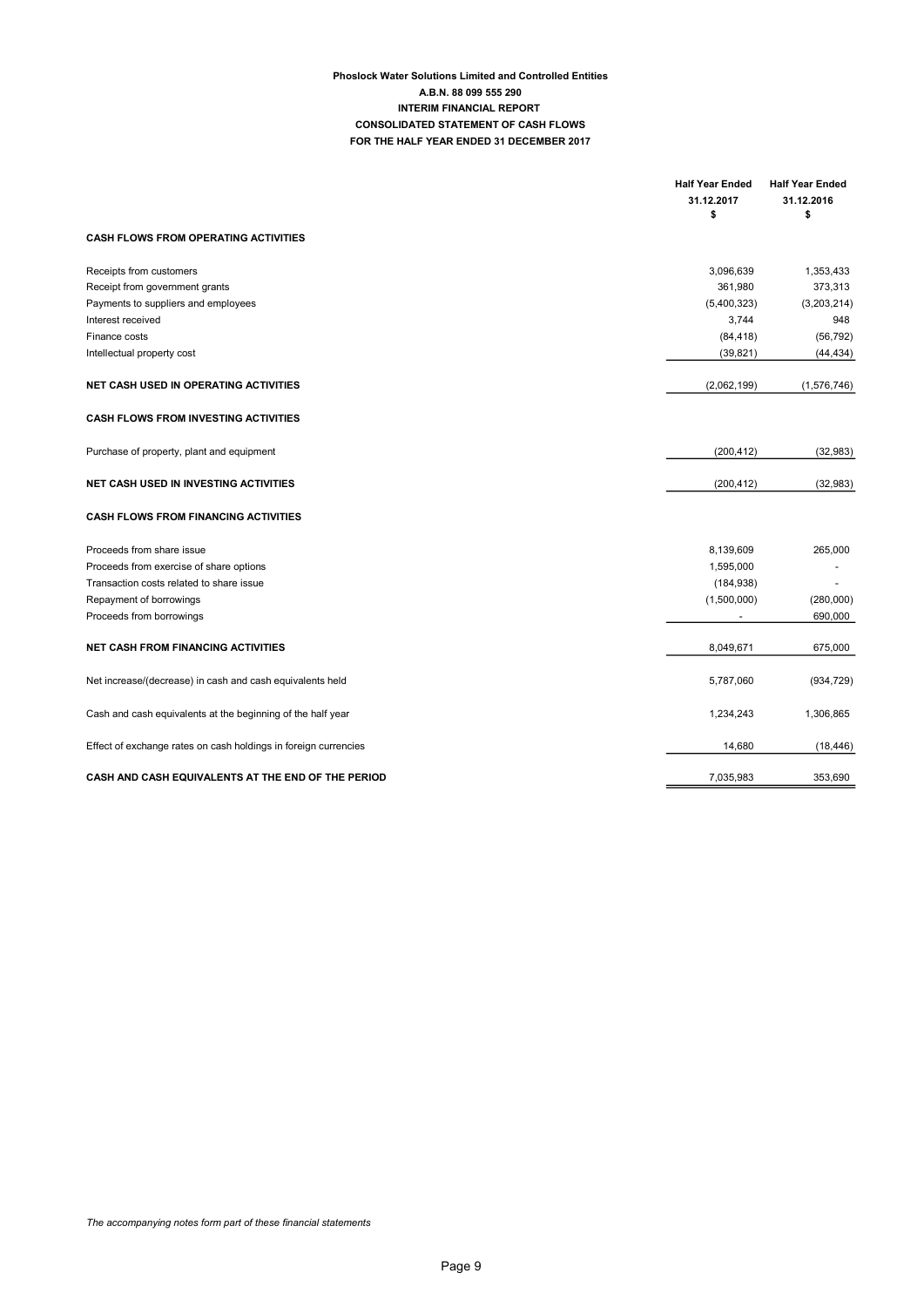#### NOTES TO THE CONSOLIDATED INTERIM FINANCIAL STATEMENTS FOR THE HALF YEAR ENDED 31 DECEMBER 2017

#### NOTE 1 BASIS OF PREPARATION

#### Reporting entity

Phoslock Water Solutions Limited (the "Company") is a company domiciled in Australia. These condensed consolidated interim financial statements ("interim financial statements") as at and for the six months ended 31 December 2017 comprise the Company and its subsidiaries (together referred to as the "Group"). The Group primarily is involved in the sale and marketing of patented product "Phoslock" and providing design & engineering solutions for environmental projects in China. The consolidated annual financial report of the Group as at and for the year ended 30 June 2017 is available upon request from the Company's registered office at Suite 403, 25 Lime

Street, Sydney, New South Wales, Australia or on the Company's website www.phoslock.com.au.

#### Statement of compliance

These interim financial statements are general purpose financial statements prepared in accordance with AASB 134 Interim Financial Reporting and the Corporations Act 2001, and with IAS 34 Interim Financial Reporting.

These interim financial statements do not include all of the information required for a complete set of annual financial statements, and should be read in conjunction with the consolidated annual financial statements of the Group as at and for the year ended 30 June 2017. However, selected explanatory notes are included to explain events and transactions that are significant to an understanding of the changes in the Group's financial position and performance since the last annual consolidated financial statements as at and for the year ended 30 June 2017.

These interim financial statements were approved by the Board of Directors on 22 February 2018.

#### New Accounting Standards and Interpretation

The Group has adopted all of the new and revised standards issued by the AASB that are relevant to its operations and effective for the period. Details of the impact of adoption of these new AASB's, where applicable, are set out in the individual accounting policy notes.

Certain new accounting standards and interpretations have been published by the AASB that are not mandatory for this reporting period and have not been adopted early but the Group. The Group does not expect that the adoption of the Standards will have a material impact on the financial statements of the Group in future periods except for AASB 16 Leases and AASB 15 Revenue from contracts with customers. The Group's assessment of the impact of these new standards and interpretations is set out below: AASB 16 removes the lease classification test for lessees and requires all the leases (including operating leases) to be brought onto the balance sheet.

AASB 16 is effective for annual reporting periods beginning on or after 1 January 2019, with early adoption permitted where AASB 15 Revenue from Contracts with Customers is

adopted at the same time.

AASB 15 establishes a comprehensive framework for determining whether, how much and when revenue is recognised. It replaces existing revenue recognition guidance including AASB 118 Revenue. AASB 15 is effective for annual reporting periods beginning on or after 1 January 2018, with early adoption permitted.

The Group is still assessing the potential impact on its financial statements resulting from the application of AASB16 and AASB 15. Beyond the information above, it is not practicable to provide a reasonable estimate of the effect of AASB 16 and IFRS 15 until a detailed review has been completed.

#### Financial Instruments

The Group's financial instruments consist of cash and cash equivalents, trade and other receivables, refundable security deposits, trade and other payables, related party short-term loan and an unsecured subordinated non-interest bearing loan from Bentophos GmbH (which holds a non-controlling interest in Phoslock Europe GmbH, Zug). These financial<br>instruments are measured are recocognised initially at approximate their fair value.

| <b>NOTE 2 REVENUE</b>              | 31.12.2017<br>ъ | 31.12.2016<br>\$ |
|------------------------------------|-----------------|------------------|
| Sales Revenue                      |                 |                  |
| - sale of goods                    | 5,824,166       | 1,697,857        |
| - provision of services            | 180.656         | 4,654            |
|                                    | 6,004,822       | 1,702,511        |
| <b>Other Income</b>                |                 |                  |
| - interest received                | 3.744           | 1,356            |
| - research & development grants    | 161,980         | 195,286          |
| - other income                     | 25,808          |                  |
|                                    | 191.532         | 196,642          |
| Total Sales Revenue & Other Income | 6,196,354       | 1,899,153        |

#### NOTE 3 EXPENSES FOR THE PERIOD

Expenses for the period includes the following specific items:

| <b>Employee benefit expenses</b>            | (1,280,457) | (814.291) |
|---------------------------------------------|-------------|-----------|
| No. of employees at end of reporting period | 59          |           |

Employee benefit expenses include salaries to employees, director fees, superannuation, annual and long service leave costs for the period, cost of any options or shares issued to employees, fringe benefit taxes and workers compensation.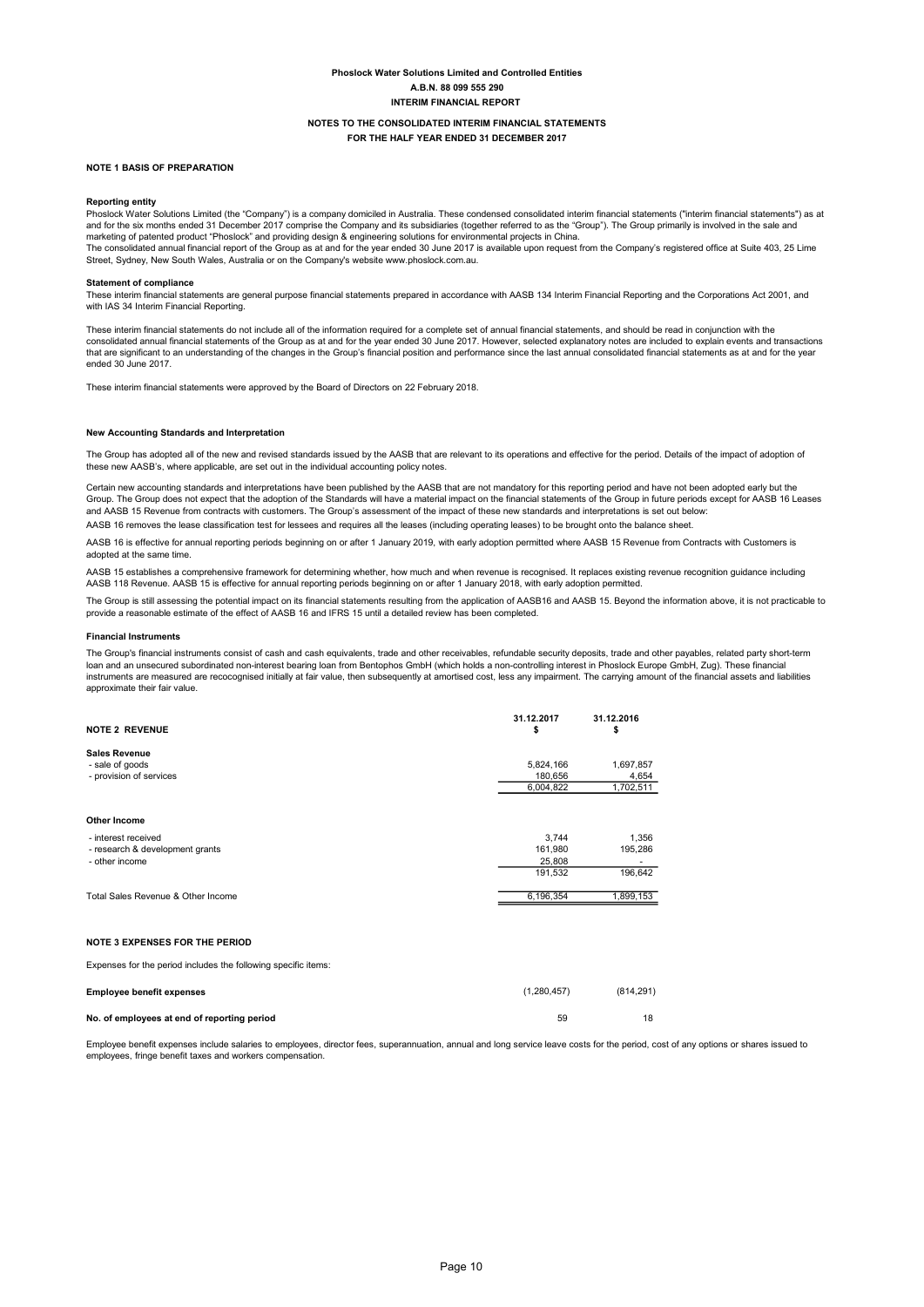#### NOTES TO THE CONSOLIDATED INTERIM FINANCIAL STATEMENTS FOR THE HALF YEAR ENDED 31 DECEMBER 2017

#### NOTE 3 EXPENSES FOR THE PERIOD (continued)

| <b>Finance costs</b>                            |          |           |
|-------------------------------------------------|----------|-----------|
| - Convertible Notes issued to related parties   | ٠        | (49, 253) |
| - Interest on loans provided by related parties | (84.161) | (7, 729)  |
| - other interest & fees                         | (257)    | (2, 517)  |
| <b>Total Finance Cost</b>                       | (84.418) | (59, 499) |

Finance costs include all interest, derivative, and upfront expenses for loans and bank charges.

| <b>NOTE 4 FINANCIAL LIABILITIES</b>                          | 31.12.2017 | 30.06.2017 |
|--------------------------------------------------------------|------------|------------|
| - Related party borrowings - loan (unsecured)                |            | 1.000.000  |
| - Related party borrowings - debtor factoring (secured)      |            | 500,000    |
| - Related party subordinated loan (unsecured, interest free) | 301.191    | 292.241    |
|                                                              | 301.191    | 1.792.241  |

#### NOTE 5 SEGMENT REPORTING

#### Segment Information

#### Identification of reportable segments

The Group has identified its operating segments based on the internal reports that are reviewed and used by the Board of Directors (chief operating decision makers) in assessing performance and determining the allocation of resources.

The group is managed primarily on the basis of geographical areas – Australia/NZ, Europe/UK, North & South America, and China/Asia. The Group's operations (except China) inherently have similar profiles and performance assessment criteria. China operations include design, engineering and project implementation.

#### Types of products and services by segment

#### The Group has three business segments:

(1) Sale of Phoslock granules and application services and lake restoration consulting services in Australia/NZ, Europe/UK and North & South America.

(2) Sale of Phoslock granules and other water treatment materials, and application services in China/Asia.

(3) Design, engineering & project implementation services for canal, river, lake & wetland projects in China/Asia.

#### Basis of accounting for purposes of reporting by operating segments

Accounting policies adopted

Unless stated otherwise, all amounts reported to the Board of Directors as the chief operating decision makers with respect to operating segments are determined in accordance with accounting policies that are consistent to those adopted in the annual financial statements of the Group.

#### Inter-segment transactions

An internally determined transfer price is set for all inter-entity sales. This price is based on what would be realised in the event the sale was made to an external party at arm's-length. All such transactions are eliminated on consolidation for the Group's financial statements.

Corporate charges are allocated to reporting segments based on the segments' overall proportion of revenue generation within the Group. The Board of Directors believes this is<br>representative of likely consumption of head o are initially recognised at the consideration received net of transaction costs and then revalued to the exchange rate used at the end of the current accounting period.

#### Segment assets

Where an asset is used across multiple segments, the asset is allocated to the segment that receives the majority of economic value from the asset. In the majority of instances, segment assets are clearly identifiable on the basis of their nature and physical location.

Unless indicated otherwise in the segment assets note and investments in financial assets have not been allocated to operating segments.

#### Segment liabilities

Liabilities are allocated to segments where there is direct nexus between the incurrence of the liability and the operations of the segment. Borrowings and tax liabilities are generally considered to relate to the Group as a whole and are not allocated. Segment liabilities include trade and other payables and certain direct borrowings.

#### Unallocated items

The following items of revenue, expense, assets and liabilities are not allocated to operating segments as they are not considered part of the core operations of any segment:

- income tax expense;
- corporate income and finance costs
- corporate charges
- option expenses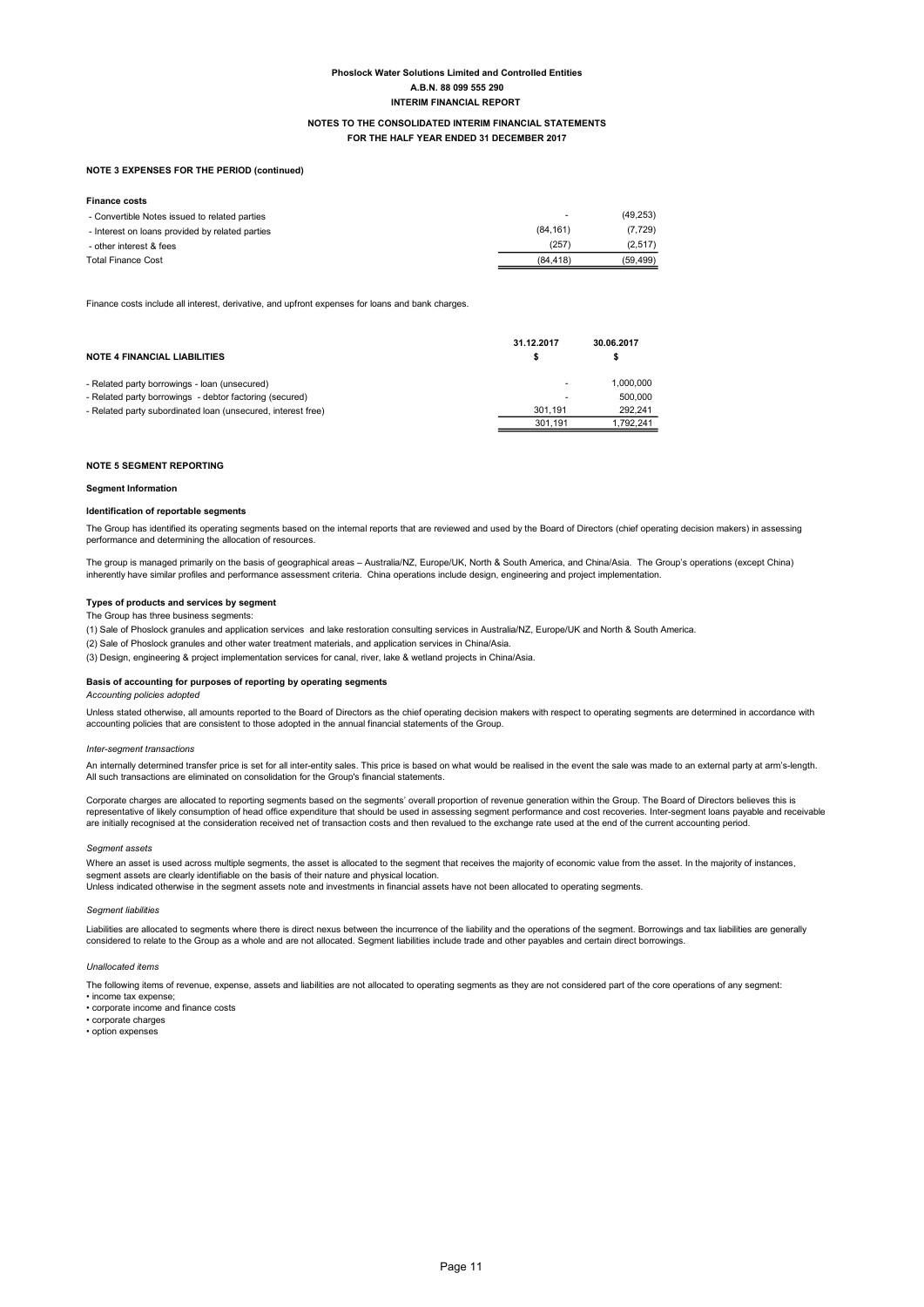#### NOTES TO THE CONSOLIDATED INTERIM FINANCIAL STATEMENTS FOR THE HALF YEAR ENDED 31 DECEMBER 2017

| (i) Segment performance                                                                                                                 |                    |                   |                        |                        |                        |                     |                                                 |
|-----------------------------------------------------------------------------------------------------------------------------------------|--------------------|-------------------|------------------------|------------------------|------------------------|---------------------|-------------------------------------------------|
| Six months ended 31 December 2017<br>Revenue                                                                                            | Australia/NZ       | Europe/UK         | <b>N&amp;S America</b> | China/Asia             | Total                  | <b>Eliminations</b> | Total                                           |
| <b>External sales</b><br>Inter-segment sales                                                                                            | 218,719<br>446,161 | 623,842<br>57,129 | 1,744,777              | 3,417,484<br>1,008,196 | 6,004,822<br>1,511,486 | (1,511,486)         | 6,004,822                                       |
| Other revenue                                                                                                                           | 162,237            |                   |                        | 25,551                 | 187,788                |                     | 187,788                                         |
| <b>Total segment revenue</b>                                                                                                            | 827,117            | 680,971           | 1,744,777              | 4,451,231              | 7,704,096              | (1, 511, 486)       | 6,192,610                                       |
| Reconciliation of segment revenue to group<br>revenue<br>Unallocated interest income<br>Total group revenue                             |                    |                   |                        |                        |                        |                     | 3,744<br>6,196,354                              |
| Segment profit / (loss) before tax                                                                                                      | 45,117             | 143,434           | 200,000                | 1,298,603              | 1,687,154              |                     | 1,687,154                                       |
| Reconciliation of segment result to group net<br>profit/(loss) before tax                                                               |                    |                   |                        |                        |                        |                     |                                                 |
| Amounts not included in segment result but<br>reviewed by the Board<br>- Depreciation and amortisation                                  | (14, 595)          |                   |                        | (10, 078)              | (24, 673)              |                     | (24, 673)                                       |
| Unallocated items:<br>- Corporate charges<br>- Option expense<br>- Finance costs<br>Profit before income tax from continuing operations |                    |                   |                        |                        |                        |                     | (560,080)<br>(113, 659)<br>(84, 418)<br>904,324 |
| Six months ended 31 December 2016<br>Revenue                                                                                            |                    |                   |                        |                        |                        |                     |                                                 |
| <b>External sales</b><br>Inter-segment sales                                                                                            | 27,001             | 35.877<br>15,257  | 1,520,110              | 119,523                | 1,702,511<br>15,257    | (15, 257)           | 1,702,511                                       |
| Other revenue<br><b>Total segment revenue</b>                                                                                           | 195,286<br>222,287 | 51,134            | 1,520,110              | 119,523                | 195,286<br>1,913,054   | (15, 257)           | 195,286<br>1,897,797                            |
| Reconciliation of segment revenue to group<br>Unallocated interest income<br>Total group revenue                                        |                    |                   |                        |                        |                        |                     | 1,356<br>1,899,153                              |
| Segment loss before tax                                                                                                                 | (28, 126)          | (10, 405)         | 162,309                | (305, 863)             | (182, 085)             | ٠                   | (182, 085)                                      |
| Reconciliation of segment result to group net<br>profit/(loss) before tax                                                               |                    |                   |                        |                        |                        |                     |                                                 |
| Amounts not included in segment result but<br>reviewed by the Board<br>- Depreciation and amortisation                                  | (38, 245)          |                   |                        |                        | (38, 245)              |                     | (38, 245)                                       |
| Unallocated items:<br>- Corporate charges<br>- Finance costs                                                                            |                    |                   |                        |                        |                        |                     | (479, 797)<br>(59, 499)                         |
| Loss before income tax from continuing operations                                                                                       |                    |                   |                        |                        |                        |                     | (759, 626)                                      |
| (ii) Segment assets                                                                                                                     | Australia/NZ       | Europe/UK         | <b>N&amp;S America</b> | China/Asia             | Total                  | <b>Eliminations</b> | Total                                           |
| 31 December 2017<br><b>Segment assets</b>                                                                                               | 13, 149, 777       | 252,992           |                        | 10,184,112             | 23,586,881             | (8,981,274)         | 14,605,607                                      |
| <b>Total group assets</b>                                                                                                               |                    |                   |                        |                        |                        |                     | 14,605,607                                      |
| 30 June 2017<br><b>Segment assets</b>                                                                                                   | 5.724.549          | 251.459           |                        | 2.423.493              | 8.399.501              | (3.890.476)         | 4.509.025                                       |
| <b>Total group assets</b>                                                                                                               |                    |                   |                        |                        |                        |                     | 4,509,025                                       |
| (iii) Segment liabilities<br>31 December 2017<br><b>Segment liabilities</b>                                                             | 517,398            | 991,850           |                        | 1,542,504              | 3,051,752              | (724, 699)          | 2,327,053                                       |
| <b>Total group liabilities</b>                                                                                                          |                    |                   |                        |                        |                        |                     | 2,327,053                                       |
| 30 June 2017<br><b>Segment liabilities</b>                                                                                              | 2,255,608          | 329,356           |                        | 11,167                 | 2,596,131              | (22, 776)           | 2,573,355                                       |
| <b>Total group liabilities</b>                                                                                                          |                    |                   |                        |                        |                        |                     | 2,573,355                                       |
| (iv) Major customers                                                                                                                    |                    |                   |                        |                        |                        |                     |                                                 |

The Group has a number of customers to which it provides both products and services. The Group's largest external customer accounts for 41% of external revenue (2016:77%)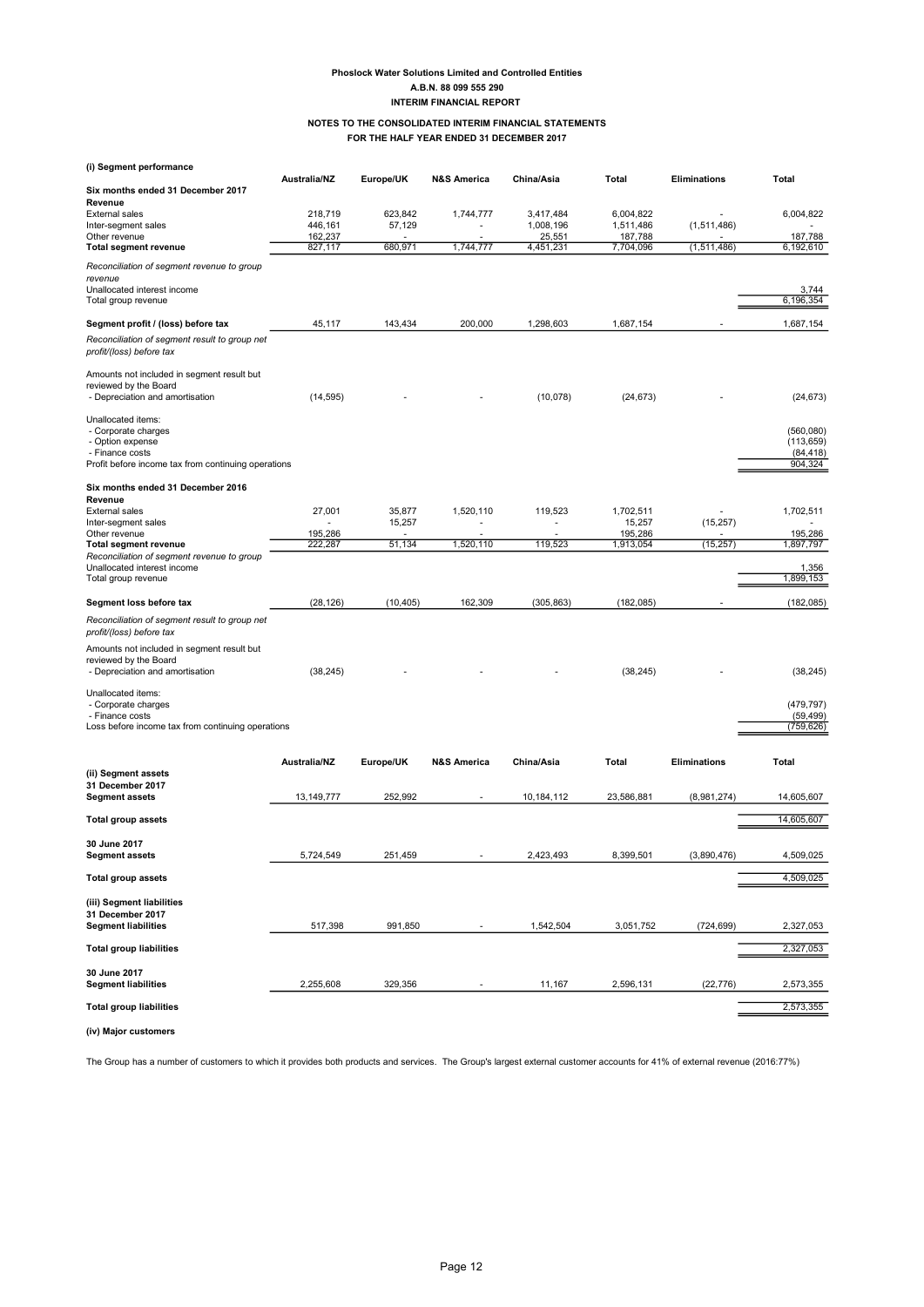#### NOTES TO THE CONSOLIDATED INTERIM FINANCIAL STATEMENTS FOR THE HALF YEAR ENDED 31 DECEMBER 2017

| <b>NOTE 6 SHARE CAPITAL</b> |
|-----------------------------|
|-----------------------------|

|                                                                              | 31.12.2017  |            | 30.06.2017  |            |
|------------------------------------------------------------------------------|-------------|------------|-------------|------------|
|                                                                              | No.         |            | No.         |            |
| At the beginning of the period                                               | 413,084,403 | 41,551,112 | 362,953,968 | 38,465,112 |
| Contributions and distributions during the period                            |             |            |             |            |
| - 18 July, 2016 - conversion of options                                      |             |            | 5,000,000   | 265,000    |
| - 9 May, 2017 - conversion of options                                        |             |            | 1,000,000   | 71,000     |
| - 15 May, 2017 - issue of shares under a Placement                           |             |            | 15,000,000  | 1,050,000  |
| - 31 May, 2017 - issue of shares under a Placement                           |             |            | 15,000,000  | 1,050,000  |
| - 31 May, 2017 - shares issued under Conversion of \$0.65m Convertible Notes |             |            | 14,130,435  | 650,000    |
| - Option Exercise (July 2017)                                                | 1,000,000   | 71,000     |             |            |
| - Option Exercise (August 2017)                                              | 5,000,000   | 300,000    |             |            |
| - Employee Option Exercise (July-Sept 2017)                                  | 13,600,000  | 1,224,000  |             |            |
| - Placement (Sept 2017)                                                      | 22,960,071  | 4,018,012  |             |            |
| - Share Purchase Plan (October 2017)                                         | 20,169,327  | 3,529,598  |             |            |
| - Placement (Dec 2017)                                                       | 3,500,000   | 612,500    |             |            |
| Transaction cost arising from Placements                                     |             | (184, 939) |             |            |
| Balance at the end of the period                                             | 479,313,801 | 51,121,283 | 413,084,403 | 41,551,112 |

Ordinary shares participate in dividends and the proceeds on winding up of the parent entity in proportion to the number of shares held.

At shareholder meetings each ordinary share is entitled to one vote when a poll is called, otherwise each shareholder has one vote on a show of hands.

#### OPTIONS OUTSTANDING

|                                                | 31.12.2017            |                         | 30.06.2017  |                         |
|------------------------------------------------|-----------------------|-------------------------|-------------|-------------------------|
|                                                | No.                   | <b>Weighted Average</b> | No.         | <b>Weighted Average</b> |
|                                                | <b>Exercise Price</b> |                         |             | <b>Exercise Price</b>   |
| Options balance at the beginning of the period | 87.100.000            | 0.100                   | 28.100.000  | 0.078                   |
| Options issued during the period               |                       |                         | 65,000,000  | 0.082                   |
| Options exercised during the period            | (19.600.000)          | 0.081                   | (6.000.000) | 0.059                   |
| Options where vesting conditions not met       |                       |                         |             |                         |
| Options balance at the end of the period       | 67.500.000            | 0.104                   | 87.100.000  | 0.100                   |

#### All options are unlisted.

During the period, 19.6 million options were exercised raising \$1,595,000.

#### NOTE 7 COMMITMENTS AND CONTINGENT LIABILITIES

The Group has three non-cancellable operating lease commitments with future rental payments and insurance funding of \$673,850 (30 June 2017 \$711,496). There has been no significant contingent liabilities since the last annual reporting date to 31 December, 2017.

#### NOTE 8 EVENTS SUBSEQUENT TO THE REPORTING DATE

There are no material events subsequent to 31 December, 2017.

NOTE 9 DIVIDENDS PAID OR PAYABLE No dividends have been paid or declared during the period (2016: \$nil).

|                                                                                           | 31.12.2017 | 31.12.2016 |  |
|-------------------------------------------------------------------------------------------|------------|------------|--|
| <b>NOTE 10 RELATED PARTY TRANSACTIONS</b>                                                 | \$         |            |  |
|                                                                                           | 6 months   | 6 months   |  |
| Transaction with related parties:                                                         |            |            |  |
| (a) Relatives of Specified Executives                                                     |            |            |  |
| Services provided on a normal commercial basis by parties related to specified executives |            |            |  |
| Margaret Schuitema - part time employment (1))                                            | 37,976     | 34,615     |  |
| Yolanda Winks - part time employment (2)                                                  | 19.039     | 17,308     |  |
| Ben Schuitema - part time employment (1)                                                  | 3,256      | 11,385     |  |
| Martin Schuitema - part time employment (1)                                               | 8,910      | 16,935     |  |
| (b) Transactions with related parties                                                     |            |            |  |
| Link Traders (Aust) Pty Ltd - rental costs for Sydney Office (3)                          | 50.229     | 49,390     |  |
| Link Traders (Aust) Pty Ltd - interest on loans (3) (6)                                   | 84,161     | 55.068     |  |
| Sail Ahead Pty Ltd - interest on loans (4) (6)                                            |            | 1,825      |  |
| Wentworth Place Group Ltd - investor relations (7)                                        | 42,000     | 24,000     |  |
| Contribution to self-managed superannuation funds managed by related parties (3) (4)      | 24,862     | 33,856     |  |
| (c) Transactions with other related parties                                               |            |            |  |
| BHZQ Environmental - sale of goods & services (8)                                         | 2,425,963  |            |  |
| Bentophos GmbH - purchase of goods & services (9)                                         | 28,330     | 2,947      |  |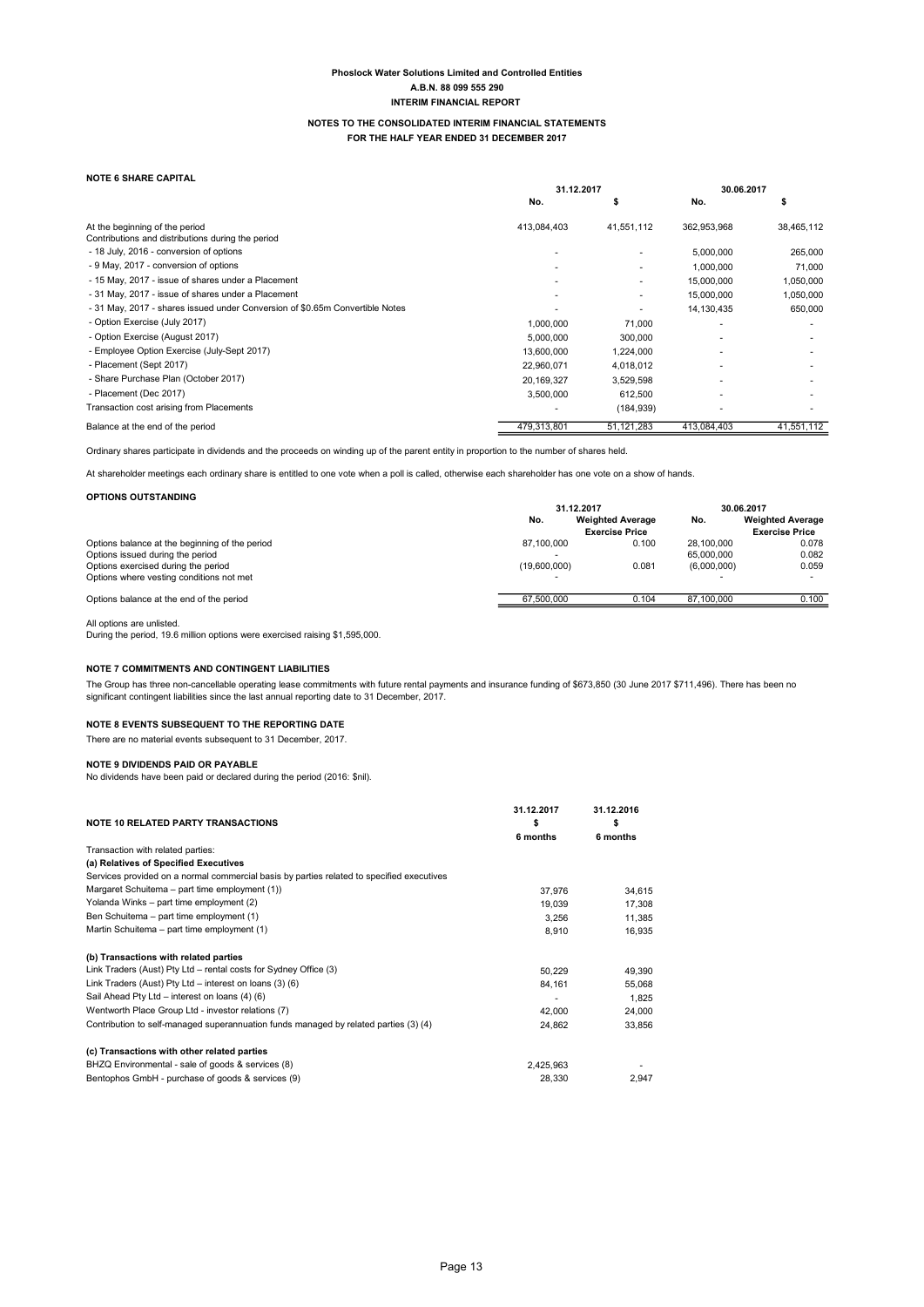#### NOTES TO THE CONSOLIDATED INTERIM FINANCIAL STATEMENTS FOR THE HALF YEAR ENDED 31 DECEMBER 2017

| <b>NOTE 10 RELATED PARTY TRANSACTIONS (continued)</b>          |     | 31.12.2017<br>\$<br>6 months | 31.12.2016<br>s<br>6 months |
|----------------------------------------------------------------|-----|------------------------------|-----------------------------|
| (d) Balances with related parties                              |     |                              |                             |
| Link Traders (Aust) Pty Ltd - Convertible Notes (3) (5)        |     |                              | 650.000                     |
| Link Traders (Aust) Pty Ltd - loan to Phoslock Pty Ltd (3)     |     |                              | 400.000                     |
| Sail Ahead Pty Ltd - Ioan to Phoslock Pty Ltd (4)              |     |                              | 10.000                      |
| Bentophos GmbH - subordinated loan to Phoslock Europe GmbH (9) |     | 301.191                      | 286.218                     |
| Bentophos GMBH - creditor balance (9)                          |     | 18.991                       | ۰                           |
| BHZQ Environmental - debtor balance net of VAT (8)             | (A) | 2.031.264                    | ۰                           |

(1) related party of Robert Schuitema

(2) related party of Andrew Winks

(3) Laurence Freedman is a director of this company

(4) Robert Schuitema is a director of this company

(5) Convertible Notes issued by Phoslock Water Solutions Ltd converted on 30 June, 2017; interest rate – 15%

(6) interest paid on loans, debt factoring to Phoslock Pty Ltd (interest rate 15-18%) and Convertible Notes to Phoslock Water Solutions Ltd (interest rate 15%)

(7) related party by of Laurence Freedman

(8) Zhigang Zhang is a senior executive of BHZQ Environmental

(9) Bentophos GmbH holds 40% interest in subsidiary Phoslock Europe GmbH.

(A) BHZQ Environmental debtor is for goods & services provided in November & December 2017 with payment terms of 120 days. As of 22 Feburary 2018, the BHZQ debtor balance was approx. \$1.5m with approx. \$0.5m received since 31 December 2017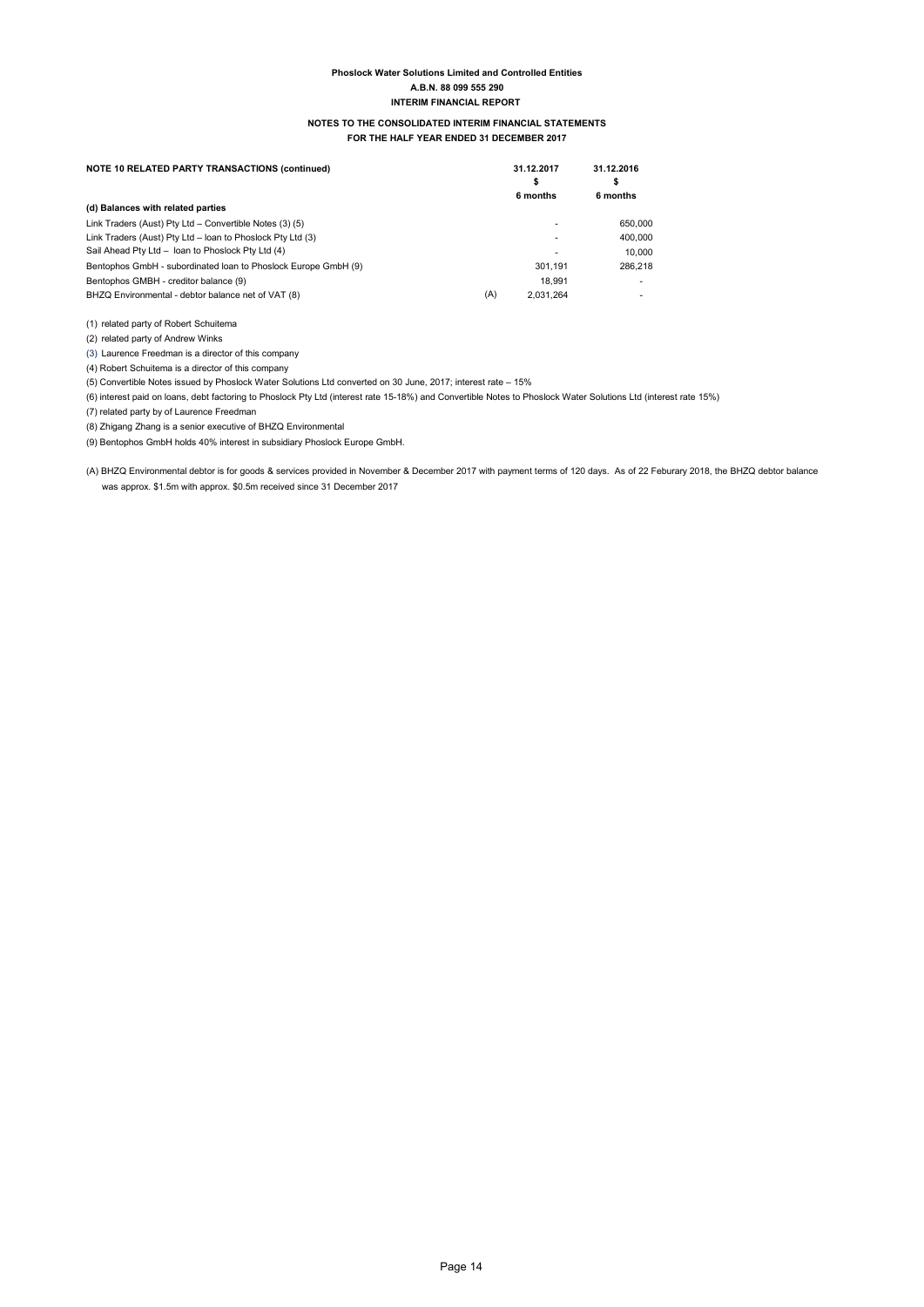

#### Phoslock Water Solutions Limited and Controlled Entities A.B.N. 88 099 555 290 DIRECTORS' DECLARATION

The Directors of Phoslock Water Solutions Limited and Controlled Entities declare that:

- 1 The financial statements and notes set out on pages 6 to 14 are in accordance with the Corporations Act 2001; including:
	- (a) complying with Australian Accounting Standard AASB 134:Interim Financial Reporting and the Corporations Regulations
	- (b) giving a true and fair view of the Group's financial position as at 31 December 2017 and its performance for the half-year
- 2 become due and payable. In the directors opinion there are reasonable grounds to believe that the company will be able to pay its debts as and when they become

This declaration is made in accordance with a resolution of the Board of Directors of Phoslock Water Solutions Limited and Controlled Entities.

On behalf of the directors

PULI

Robert Schuitema Director

Dated this 22nd day of February 2018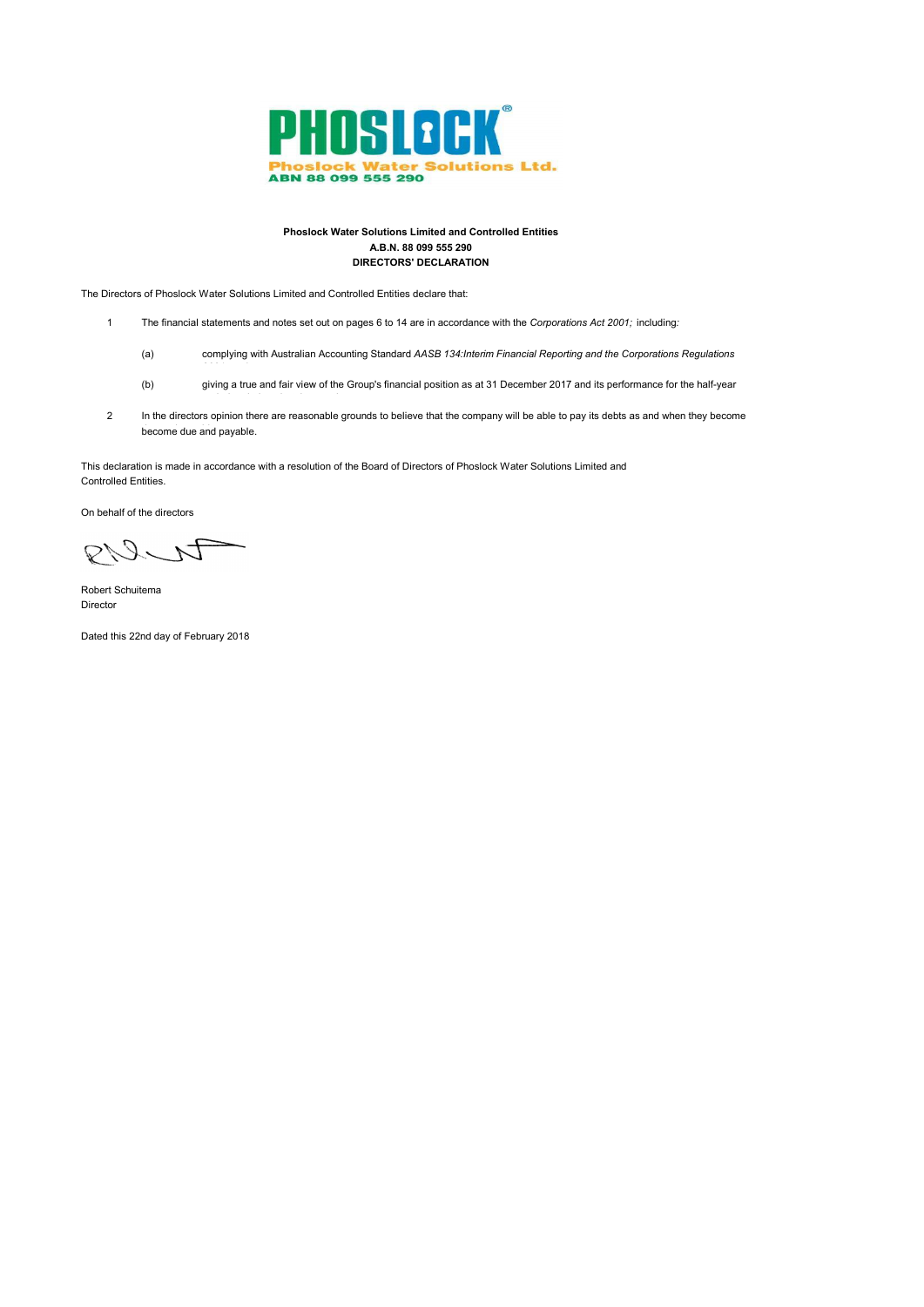

# Independent Auditor's Review Report

# To the shareholders of Phoslock Water Solutions Limited

# **Report on the Interim Financial Report**

# **Conclusion**

We have reviewed the accompanying **Interim Financial Report** of Phoslock Water Solutions Limited.

Based on our review, which is not an audit, we have not become aware of any matter that makes us believe that the Interim Financial Report of Phoslock Water Solutions Limited is not in accordance with the Corporations Act 2001, including:

- giving a true and fair view of the **Group's** financial position as at 31 December 2017 and of its performance for the half-year ended on that date; and
- complying with Australian Accounting Standard AASB 134 Interim Financial Reporting and the Corporations Regulations 2001.

The **Interim Financial Report** comprises:

- Consolidated statement of financial position as at 31 December 2017
- Consolidated statement of profit or loss and other comprehensive income, Consolidated statement of changes in equity and Consolidated statement of cash flows for the half-year ended on that date
- Note 1 comprising a summary of significant accounting policies and other explanatory information
- The Directors' Declaration.

The **Group** comprises Phoslock Water Solutions Limited (the Company) and the entities it controlled at the half year's end or from time to time during the half-year.

# **Responsibilities of the Directors for the Interim Financial Report**

The Directors of the Company are responsible for:

- the preparation of the half-year Financial Report that gives a true and fair view in accordance with Australian Accounting Standards and the Corporations Act 2001
- for such internal control as the Directors determine is necessary to enable the preparation of the Interim Financial Report that is free from material misstatement, whether due to fraud or error.